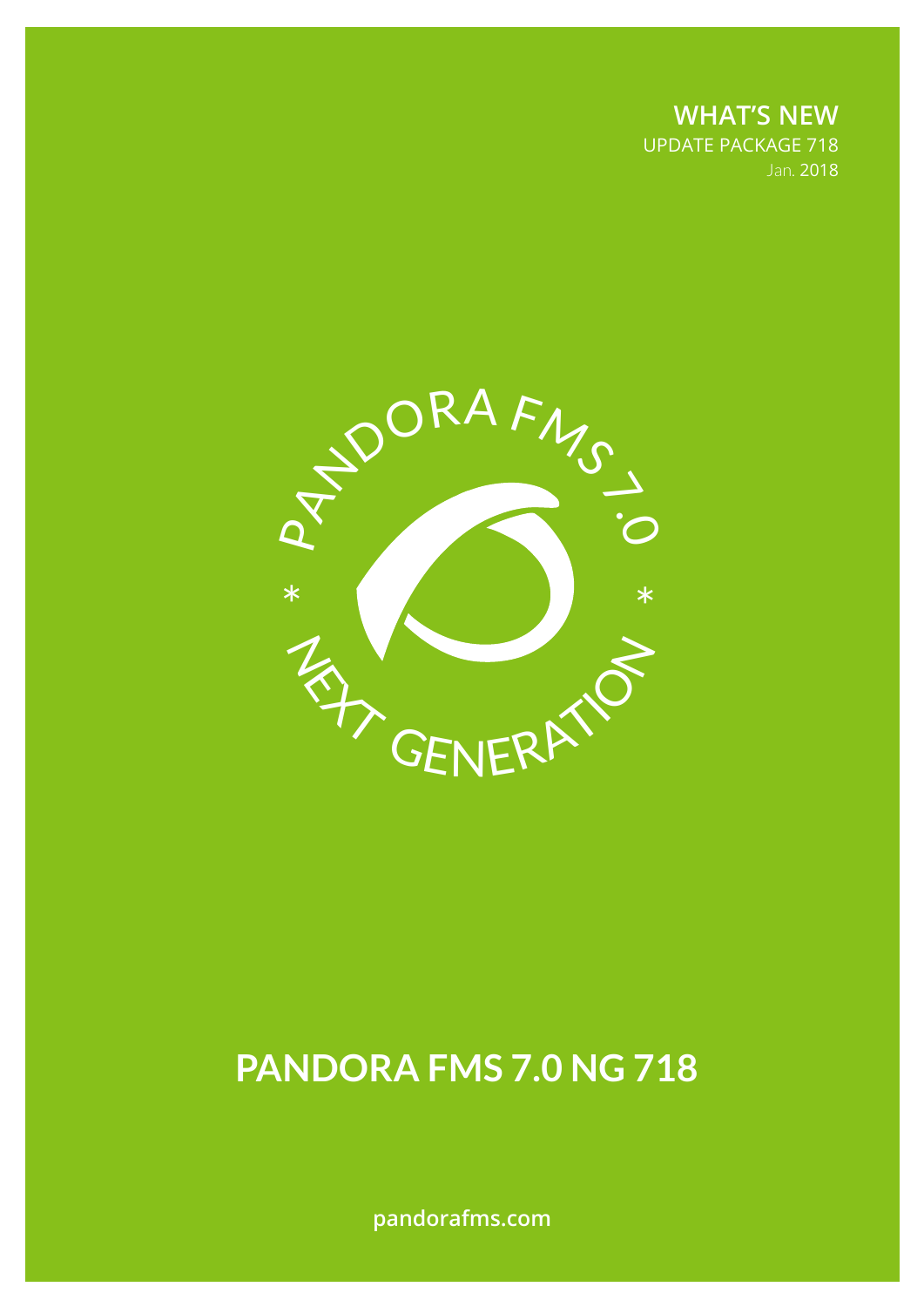

## WHAT'S NEW IN PANDORA FMS 7.0 NG 717

Este último paquete de actualización de Pandora FMS 7.0 NG, contiene numerosas mejoras y cambios visuales e incluye la resolución de algunos problemas. A continuación mostramos una lista con los cambios más importantes.

#### **Improvements**

- Built-in alert functionality for modules in unknown status.
- Update in the eHorus client.

|       | $\overline{\phantom{a}}$<br>C Refrescar procesos |                 | Hacer click en un proceso |            |
|-------|--------------------------------------------------|-----------------|---------------------------|------------|
| PID   | <b>Usuario</b>                                   | <b>Nombre</b>   | <b>CPU</b>                | <b>RAM</b> |
| 711   | root                                             | /usr/bin/ehorus | 0%                        | 26.66 MB   |
| 1297  | root                                             | /usr/bin/pandor | 0.6%                      | 50.49 MB   |
| 14402 | root                                             | /usr/bin/satell | 1.1%                      | 225.57 MB  |
| 273   | root                                             | ata_sff         | 0%                        | 0 bytes    |
| 604   | root                                             | auditd          | 0%                        | 299.98 KB  |
| 1405  | root                                             | bash            | 0%                        | 199.99 KB  |
| 1803  | root                                             | bash            | 0%                        | 599.96 KB  |
| 3606  | root                                             | bash            | 0%                        | 1.37 MB    |
| 16309 | root                                             | bash            | 0%                        | 2.05 MB    |
| 18    | root                                             | bioset          | 0%                        | 0 bytes    |
| 379   | root                                             | bioset          | 0%                        | 0 bytes    |
| 368   | root                                             | bioset          | 0%                        | 0 bytes    |
| 645   | chrony                                           | chronyd         | 0%                        | 199.99 KB  |
| 673   | root                                             | crond           | 0%                        | 399.97 KB  |
| 30    | root                                             | crypto          | 0%                        | 0 bytes    |
| 633   | dbus                                             | dbus-daemon     | 0%                        | 699.96 KB  |
| 62    | root                                             | deferwq         | 0%                        | 0 bytes    |
| 710   | root                                             | dhclient        | 0%                        | 399.97 KB  |
| 1101  | root                                             | dio/dm-0        | 0%                        | 0 bytes    |
| 29    | root                                             | fsnotify mark   | 0%                        | 0 bytes    |

- **\*** Added the posibility to configure the timeout of mainframe server FTP connections.
- **\*** Module editing has been optimized through massive operations.
- **\*** Improved user access to custom graphics depending on permissions.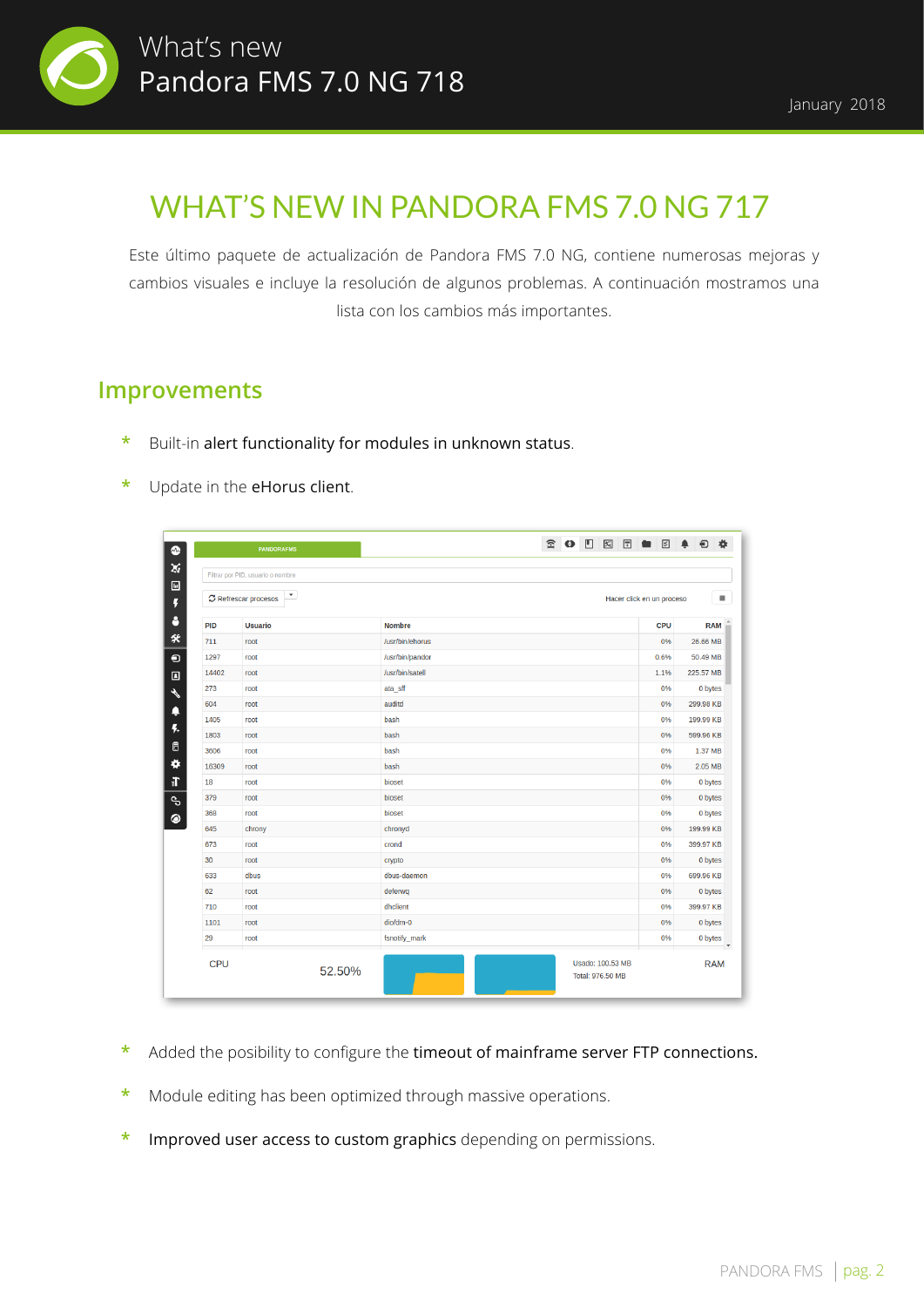

- **\*** Improved reporting of module events in metaconsole report templates.
- **\*** Added the possibility of selecting the "auto disable" mode in massive agent operations.
- **\*** Improved the form for editing web analysis modules (wux).
- Favourite visual console functionality has been improved.

|                             | PANDORAFI                                                      |                                                                                    | ٠                                     | Enter keywords to search<br>$\alpha$                            | o.<br>$\bullet$ 0 $\land$<br>& (admin)<br>$\bullet$<br>(י)                                                                                                   |  |  |  |  |  |  |  |
|-----------------------------|----------------------------------------------------------------|------------------------------------------------------------------------------------|---------------------------------------|-----------------------------------------------------------------|--------------------------------------------------------------------------------------------------------------------------------------------------------------|--|--|--|--|--|--|--|
| 4.                          | Pandora FMS Overview                                           |                                                                                    |                                       | News board                                                      |                                                                                                                                                              |  |  |  |  |  |  |  |
|                             |                                                                |                                                                                    | <b>Welcome to Pandora FMS!</b>        |                                                                 |                                                                                                                                                              |  |  |  |  |  |  |  |
| x                           | Network map                                                    |                                                                                    |                                       |                                                                 |                                                                                                                                                              |  |  |  |  |  |  |  |
| $\Box$                      | <b>Transactional map</b>                                       | by admin 6 days ago                                                                |                                       |                                                                 |                                                                                                                                                              |  |  |  |  |  |  |  |
| Ę                           | <b>Services</b>                                                | option.                                                                            |                                       |                                                                 | This is the Pandora FMS Console. A lot of new features have been added since last version. Please read the documentation about it, and feel free to test any |  |  |  |  |  |  |  |
| ρ                           | <b>Visual console</b><br>$\overline{\phantom{a}}$<br>Console 1 | bra FMS Team.                                                                      |                                       |                                                                 |                                                                                                                                                              |  |  |  |  |  |  |  |
|                             | Console 2                                                      |                                                                                    | <b>New Pandora FMS Agent Features</b> |                                                                 |                                                                                                                                                              |  |  |  |  |  |  |  |
| 氽                           | Defined and triggered al                                       | 6 days ago                                                                         |                                       |                                                                 |                                                                                                                                                              |  |  |  |  |  |  |  |
| $\boldsymbol{\Theta}$       | Console 3                                                      | o test our new features for both Windows and Linux agents: Proxy and Broker modes. |                                       |                                                                 |                                                                                                                                                              |  |  |  |  |  |  |  |
| $\blacksquare$              | Console 4                                                      |                                                                                    |                                       |                                                                 |                                                                                                                                                              |  |  |  |  |  |  |  |
| $\mathcal{S}_{\mathcal{A}}$ | <b>Monitors by status</b><br>Console 5                         |                                                                                    |                                       |                                                                 |                                                                                                                                                              |  |  |  |  |  |  |  |
|                             | 79<br>٠                                                        |                                                                                    |                                       | This is your last activity performed on the Pandora FMS console |                                                                                                                                                              |  |  |  |  |  |  |  |
| ۹                           | 281<br>580<br>$\Delta \omega$<br>ᆇ                             | <b>User</b><br><b>Action</b>                                                       | Date                                  | Source IP                                                       | <b>Comments</b>                                                                                                                                              |  |  |  |  |  |  |  |
| 4.                          | 1<br>л.                                                        | Setup<br>admin                                                                     | $\star$ 16 s                          | 192.168.70.140                                                  | Setup has changed                                                                                                                                            |  |  |  |  |  |  |  |
| 目                           |                                                                | <b>XX</b> Setup<br>admin                                                           | $\star$ 33 $s$                        | 192.168.70.140                                                  | Setup has changed                                                                                                                                            |  |  |  |  |  |  |  |
| *                           |                                                                | admin<br>Visual console builder                                                    | $\pm$ 8 m 52 s                        | 192.168.70.140                                                  | Update visual console #5                                                                                                                                     |  |  |  |  |  |  |  |
| T                           |                                                                | admin<br>Visual console builder                                                    | $\pm$ 9 m 23 s                        | 192.168.70.140                                                  | Create visual console #5                                                                                                                                     |  |  |  |  |  |  |  |
|                             |                                                                | Visual console builder<br>admin                                                    | $\pm$ 9 m 38 s                        | 192.168.70.140                                                  | Create visual console #4                                                                                                                                     |  |  |  |  |  |  |  |
| S                           | Total # of agents and monitors                                 | Visual console builder<br>admin                                                    | $\star$ 9 m 49 s                      | 192.168.70.140                                                  | Create visual console #3                                                                                                                                     |  |  |  |  |  |  |  |
| ◉                           |                                                                | Visual console builder<br>admin                                                    | $\star$ 10 m 01 s                     | 192.168.70.140                                                  | Create visual console #2                                                                                                                                     |  |  |  |  |  |  |  |
|                             | 109<br>941                                                     | admin<br>Visual console builder                                                    | $\pm 10$ m 14 s                       | 192.168.70.140                                                  | Update visual console #1                                                                                                                                     |  |  |  |  |  |  |  |
|                             |                                                                | admin<br>Visual console builder                                                    | $\pm 10$ m 36 s                       | 192.168.70.140                                                  | Create visual console #1                                                                                                                                     |  |  |  |  |  |  |  |
|                             | <b>Users</b>                                                   | Report management<br>admin                                                         | $\pm 23$ m                            | 192.168.70.140                                                  | Update graph #1                                                                                                                                              |  |  |  |  |  |  |  |
|                             |                                                                |                                                                                    |                                       |                                                                 |                                                                                                                                                              |  |  |  |  |  |  |  |

- Improvements in the syslogserver, with the possibility of searching the agent reference via IP.
- **\*** Optimization of SNMP traps log filtering.
- **\*** Improved agent searches in the console tree view and meta console.
- **\*** Including new macros: use the extra ID of an event externally and get the agent name.
- **\*** Improved the synchronization of metaconsole users to a node by using profiles assigned to existing groups in the node.
- **\*** Including all possible event macros in the event responses.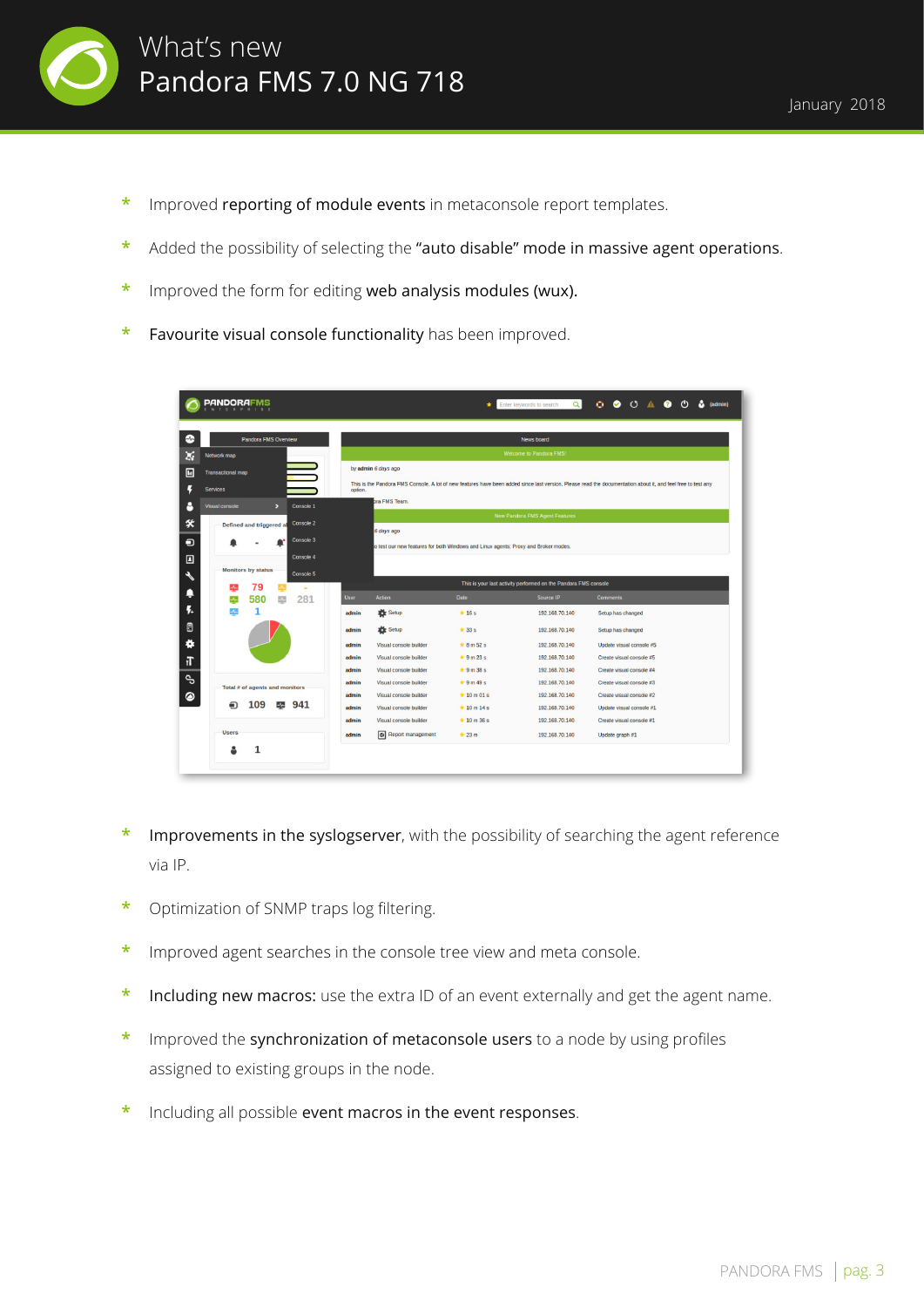

- **\*** Deployment of metaconsole synchronization functions using API.
- **\*** Improved tip graphs in console and metaconsole: including real data options (TIP) and OnlyAVG in "customgraphs" of a graph container, and "show percentile " in combined graphs.



- **\*** In order not to allow its deletion, now there's a feature to have unlocked subgroups when there is only one group in the console that is blocked.
- **\*** The start of the mobile view and its filtering agent view has been improved.
- **\*** A number of strings have been translated.

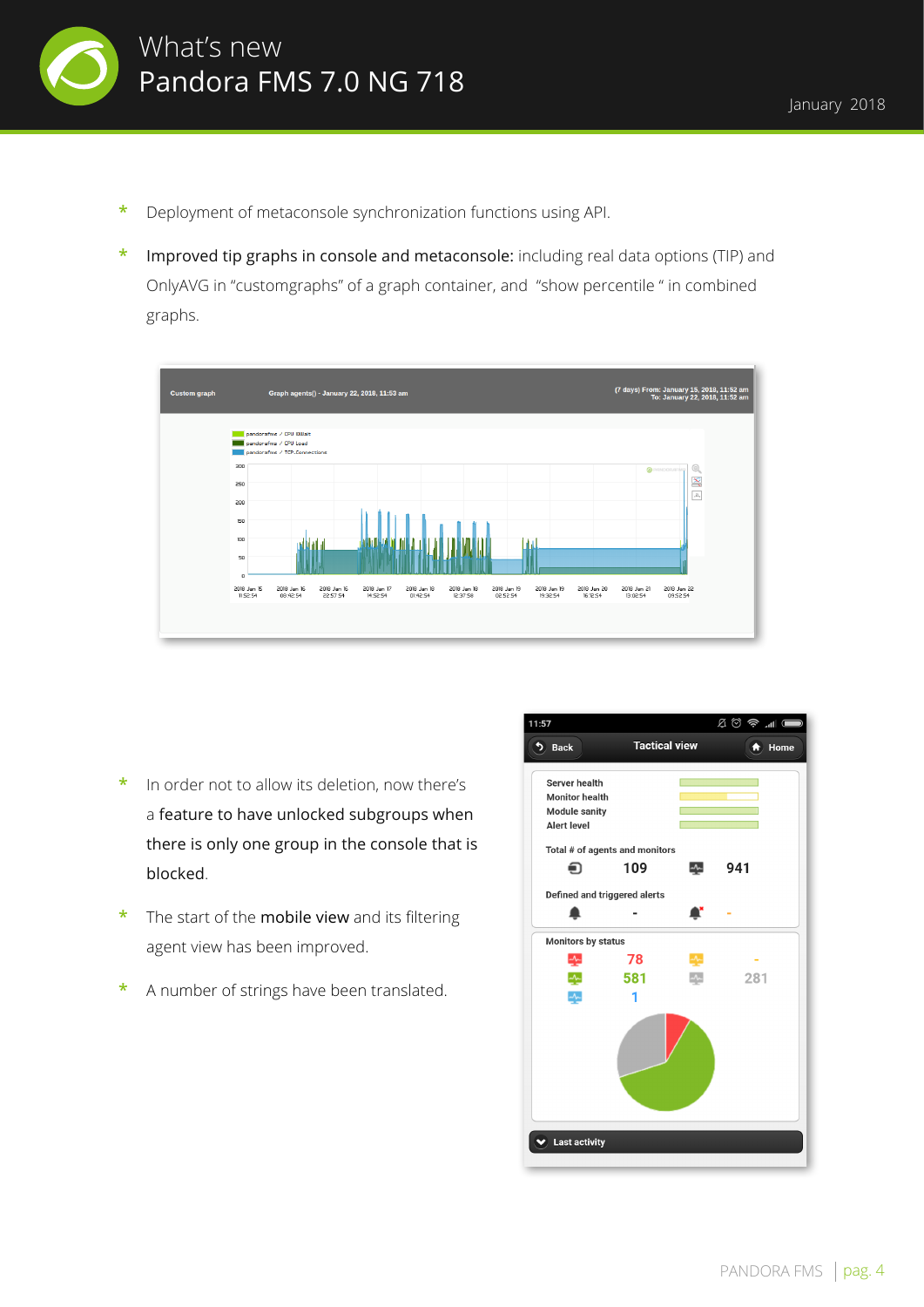

### **Visual enhancements**

- The visual aspect of the metaconsole has been renewed.
- **\*** Changes have been made for a better visualization of the agent status graphs when interactive graphs are deactivated.
- **\*** Improvements when drawing network maps.



- **\*** Optimization in the nomenclature of image files of personalized logos.
- We have optimized the presentation of media data in visual styles.
- **\*** Incorporated a new visual effect in the login screen to Pandora FMS.
- **\*** Improved visual aspect of plugin editor fields.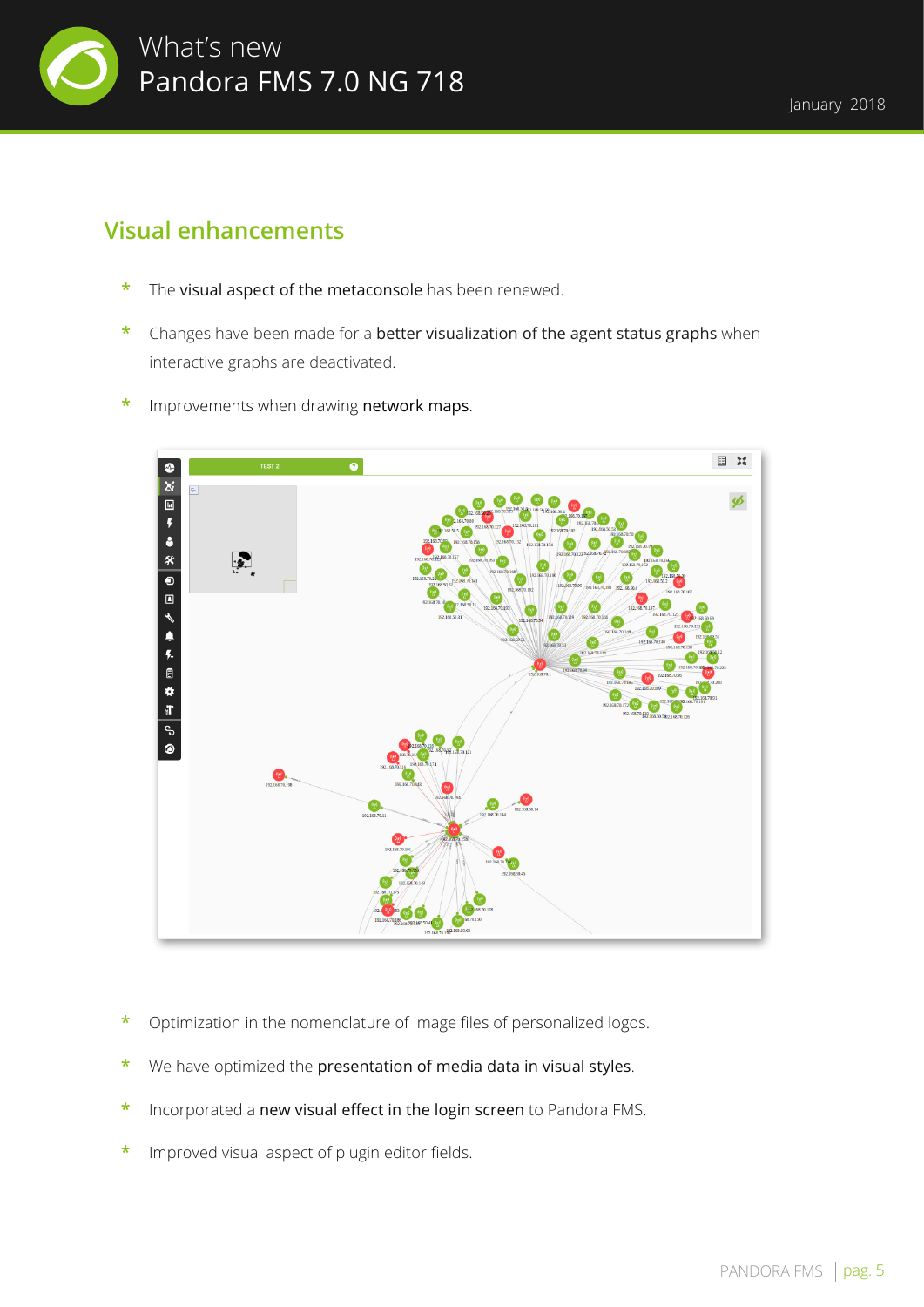

- **\*** The visual appearance of the SLA Wizard has been improved.
- **\*** Changes in the visualization of dates in the 24h graphs of the agents.

| $\bullet$                               | <b>PANDORAFMS</b>                                                       |                                                 |         |                                               |    |                         |       | $\mathbf{R} \bullet \mathbf{R} \bullet \mathbf{R} \bullet \mathbf{R} \bullet \mathbf{R} \bullet \mathbf{R} \bullet \mathbf{R} \bullet \mathbf{R} \bullet \mathbf{R} \bullet \mathbf{R} \bullet \mathbf{R} \bullet \mathbf{R} \bullet \mathbf{R} \bullet \mathbf{R} \bullet \mathbf{R} \bullet \mathbf{R} \bullet \mathbf{R} \bullet \mathbf{R} \bullet \mathbf{R} \bullet \mathbf{R} \bullet \mathbf{R} \bullet \mathbf{R} \bullet \mathbf{R} \bullet \mathbf{R} \bullet \mathbf{R} \bullet \mathbf{R} \bullet \mathbf{R} \bullet \mathbf{$ |      |      |               | $\ddot{\mathbf{u}}$ |
|-----------------------------------------|-------------------------------------------------------------------------|-------------------------------------------------|---------|-----------------------------------------------|----|-------------------------|-------|---------------------------------------------------------------------------------------------------------------------------------------------------------------------------------------------------------------------------------------------------------------------------------------------------------------------------------------------------------------------------------------------------------------------------------------------------------------------------------------------------------------------------------------------|------|------|---------------|---------------------|
| ×<br>$\Box$                             | pandorafms a<br>$\mathbb{Z}$                                            | <b>Agent contact</b>                            |         |                                               |    |                         |       |                                                                                                                                                                                                                                                                                                                                                                                                                                                                                                                                             |      |      |               | ೮<br>$\bullet$      |
| Ŧ                                       | Linux<br>Ο<br>$^{\oplus}$<br>192.168.70.121                             | <b>Interval</b><br><b>Last contact / Remote</b> |         | 5 minutes<br>12 seconds / 2018-01-22 12:10:16 |    |                         |       |                                                                                                                                                                                                                                                                                                                                                                                                                                                                                                                                             |      |      |               |                     |
| 8<br>氽                                  | $\bullet$<br>7.0NG.717(Build 180116)                                    | <b>Next contact</b>                             |         |                                               | 4% |                         |       |                                                                                                                                                                                                                                                                                                                                                                                                                                                                                                                                             |      |      |               |                     |
| $\bullet$                               | 旧<br>Created by pandorafms<br>$13:1:3:9$ $\pm$                          |                                                 |         |                                               |    |                         |       |                                                                                                                                                                                                                                                                                                                                                                                                                                                                                                                                             |      |      |               |                     |
| $\boxed{\blacksquare}$<br>$\mathcal{L}$ | Events (24h)                                                            | <b>Agent info</b><br><b>Group</b>               | Unknown |                                               |    |                         |       | Agent access rate (24h)                                                                                                                                                                                                                                                                                                                                                                                                                                                                                                                     |      |      |               |                     |
| Ą                                       |                                                                         | Parent                                          | N/A     |                                               |    | 20<br>15<br>10          |       |                                                                                                                                                                                                                                                                                                                                                                                                                                                                                                                                             |      |      | @ PANDORAFINS |                     |
| ŗ.<br>₿                                 | 12:10 14:18 16:26 18:34 20:42 22:50 00:58 03:06 05:14 07:22 09:30 11:38 |                                                 |         |                                               |    | 5<br>$\bullet$<br>12:10 | 16:10 | 20:10                                                                                                                                                                                                                                                                                                                                                                                                                                                                                                                                       | 0:10 | 4:10 | 8:10          |                     |
| ٠                                       |                                                                         | Remote<br>configuration                         | Enabled |                                               |    |                         |       |                                                                                                                                                                                                                                                                                                                                                                                                                                                                                                                                             |      |      |               |                     |

- **\*** Improved visualization of interface graphs in agent view.
- **\*** The visualization of the container graphics overview has been optimized.